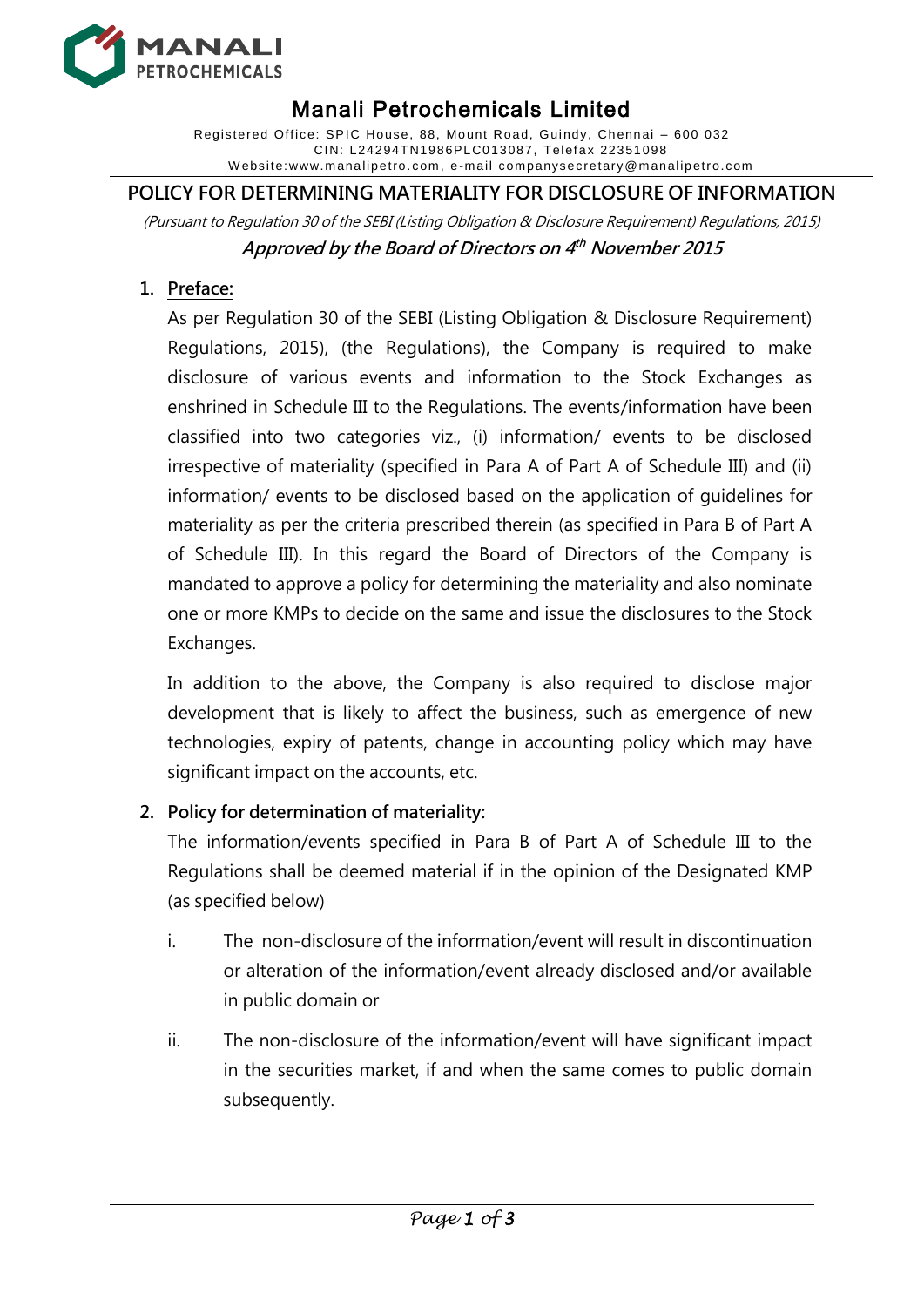

## Manali Petrochemicals Limited

Registered Office: SPIC House, 88, Mount Road, Guindy, Chennai – 600 032 CIN: L24294TN1986PLC013087, Telef ax 22351 098 W ebsite:www.manalipetro. com, e -mail companysecretary@manalipetro.com

iii. Such event is likely to affect the business of the Company significantly and would be essential for the investors dealing in the securities of the Company to be aware of the same.

The above policy on materiality shall also be applicable in relation to the disclosure of major developments specified under Para C of Part A of Schedule III to the Regulations.

In addition to the above, the stipulations in the Code of Practices and Procedures for Fair Disclosure of Unpublished Price Sensitive Information approved by the Board of Directors of the Company under the SEBI (Prohibition of Insider Trading) Regulations, 2015 shall also be taken into account for disclosure of any event/information.

**3. Authority for determination of materiality of events / information and disclosure thereof**

Pursuant Regulation 30 (5) of the Regulations, the Managing Director of the Company is authorized to determine the materiality of the information/event to be disclosed taking into account the above policy. The Company Secretary or in his absence such other officer as may be specified by the Managing Director is authorized to make such disclosures to the Stock Exchanges.

### **4. Validity and amendment**

This Policy shall be valid until otherwise determined by the Board. The Managing Director is authorized to review the Policy from time to time and make such changes as may be deemed necessary. The details of such changes shall be submitted to the Board at the immediately following meeting for review and ratification.